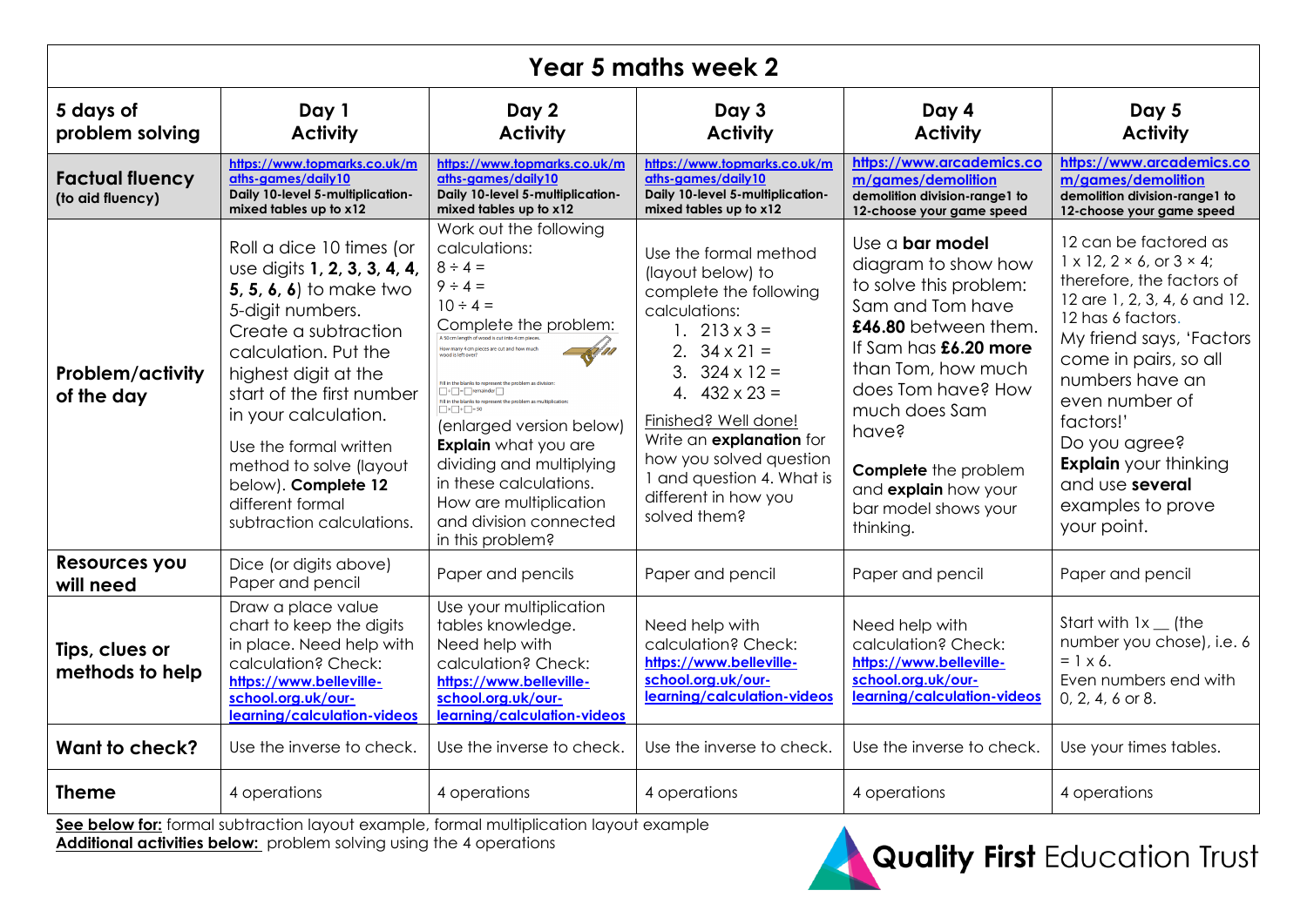#### **Day 1: Subtraction Dice Challenge**

I rolled a dice 10 times. I generated these numbers: 2, 3, 6, 6, 2, 5, 1, 4 1, 1. With these digits, I made this subtraction calculation:

| TTh Th H T |           |  | $\mathbf O$ |
|------------|-----------|--|-------------|
|            | 6 2 6 2 1 |  |             |
|            | 5 1 3 4 1 |  |             |
|            |           |  |             |

### **Day 2: Enlarged word problem:**





Fill in the blanks to represent the problem as division:



Fill in the blanks to represent the problem as multiplication:



**Support - This example might help you with solving this word problem! 61 ÷ 2 = 30 remainder 1**  $3 \times 2 = 6$ **30 x 2 = 60 30 x 2 + 1 = 61**

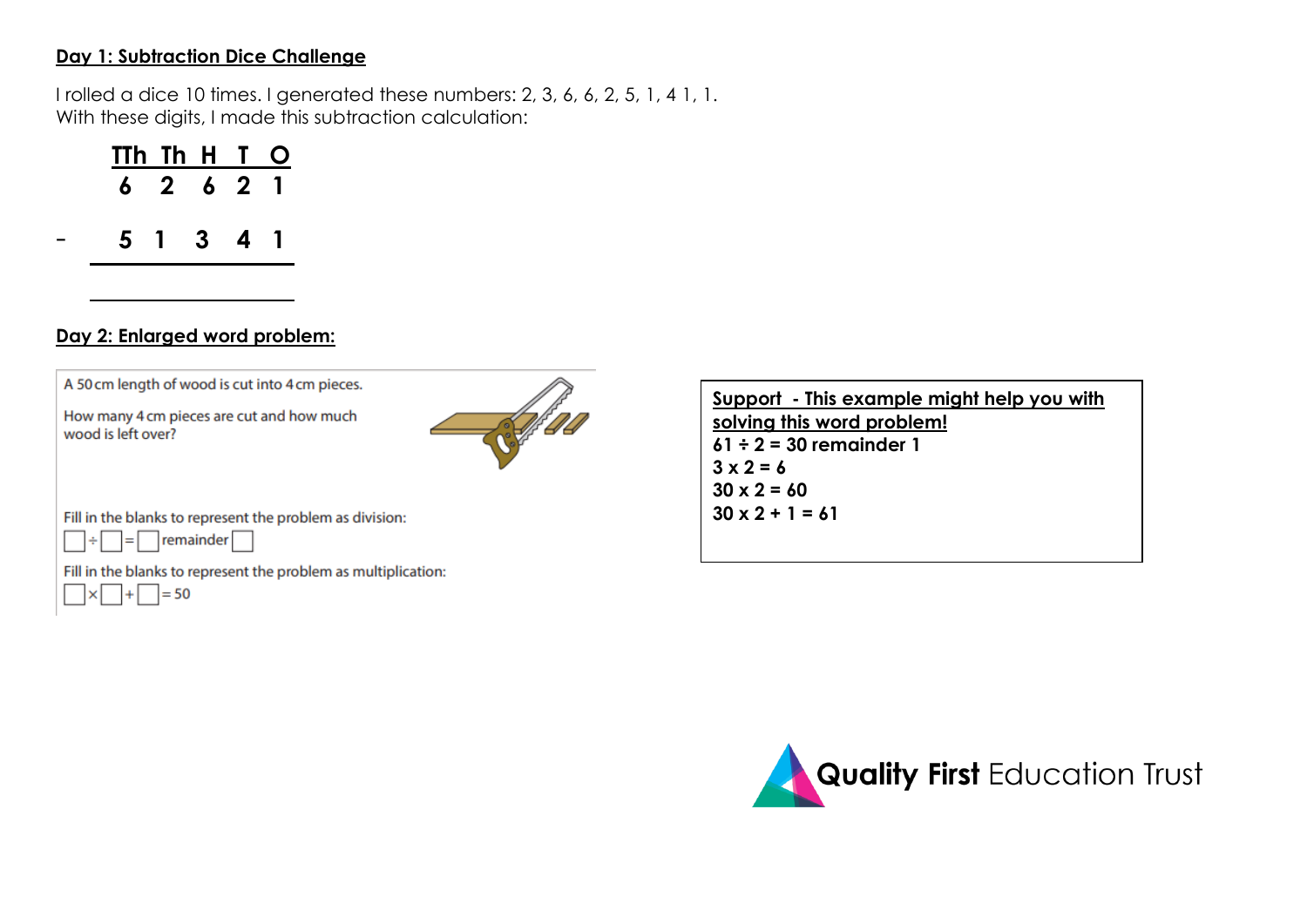# **Day 3: formal multiplication is laid out like this:**



## **Additional activities:**

| Set out and solve these calculations using a column method. | <b>True or False?</b>                                                                                          |
|-------------------------------------------------------------|----------------------------------------------------------------------------------------------------------------|
| $3254 +$                                                    | $\blacksquare$ 3999 - 2999 = 4000 - 3000                                                                       |
| $=7999$                                                     | $\blacksquare$ 3999 – 2999 = 3000 – 2000                                                                       |
| $2431 =$                                                    | $2741 - 1263 = 2742 - 1264$                                                                                    |
| $-3456$                                                     | $2741 + 1263 = 2742 + 1264$                                                                                    |
| $6373 -$                                                    | $2741 - 1263 = 2731 - 1253$                                                                                    |
| $= 3581$                                                    | $2741 - 1263 = 2742 - 1252$                                                                                    |
| $6719 =$<br>$-4562$                                         | Explain your reasoning.                                                                                        |
|                                                             | Using this number statement, $5222 - 3111 = 5223 - 3112$ write three more pairs<br>of equivalent calculations. |